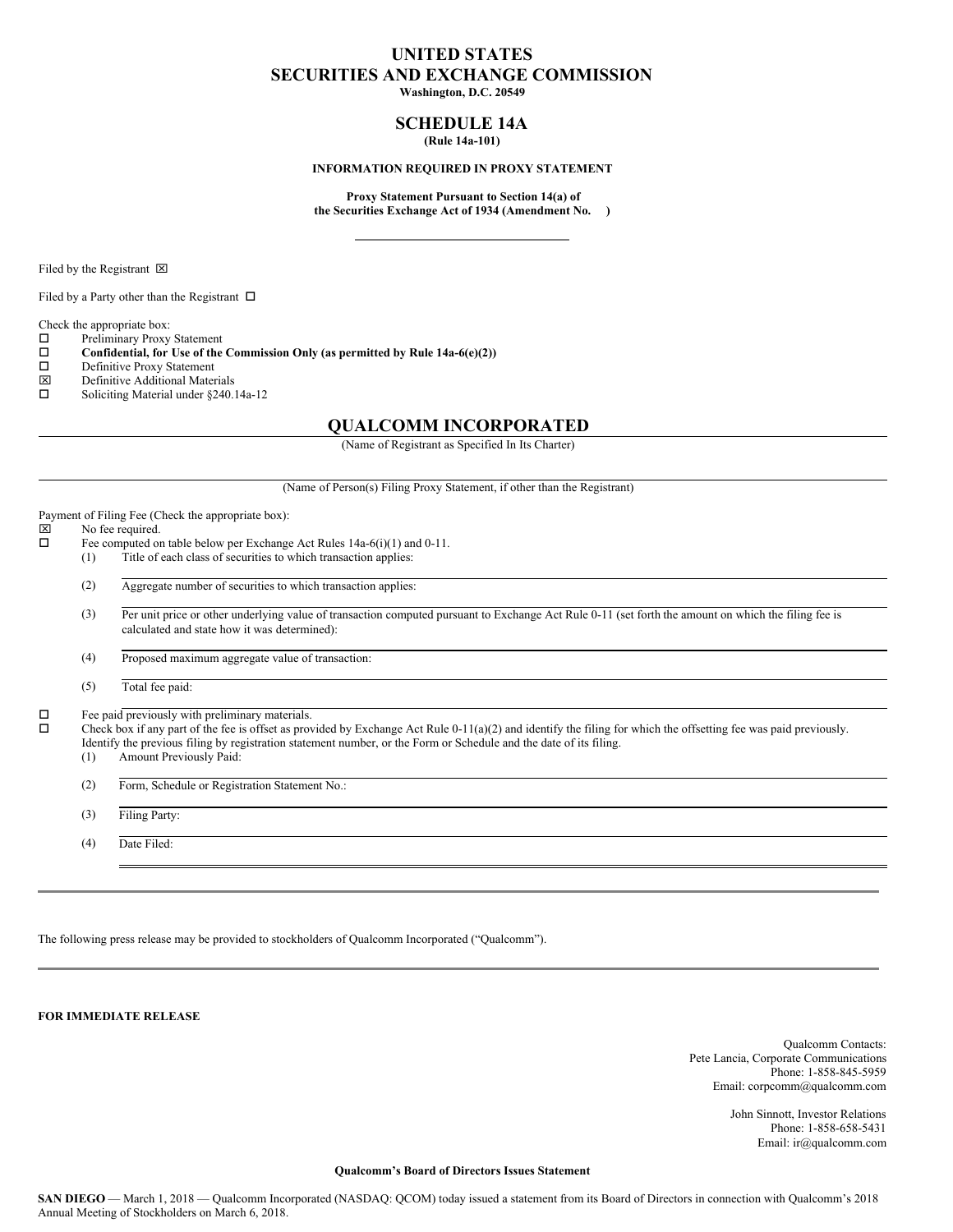# ualcoww

#### Dear Qualcomm Stockholders,

In the coming days, you will make important choices about your investment in Qualcomm and the company's future direction. We are grateful for the time many of you have spent engaging with us in weighing all the facts as you make this important decision.

Qualcomm's Board remains unanimous in its view that Broadcom's current offer of \$79.00 per share, as well as the previous offer of \$82.00 per share, materially undervalues the company. Similarly, Broadcom's initial offer of \$70.00 per share was so low that it did not merit engagement. We determined it was in the best interests of stockholders to wait for a substantially improved offer — which after several months did eventually come on February 5. The Board undertook a thorough and in-depth process in reviewing the offers and did so through the lens of maximizing long-term stockholder value. This was a decision that was not made lightly and one that was done in consultation with our external financial and legal advisors.

Since evaluating and subsequently rejecting the \$82 per share offer on February 8, Qualcomm has repeatedly and genuinely attempted to engage with Broadcom on issues including price, regulatory and other closing certainties, including most recently at meetings on February 14 and February 23. In each of those meetings, Broadcom refused to engage in good faith. It instead reiterated its "best and final" stance which it established prior to our first meeting, despite our attempts to find a path to a deal that makes sense for Qualcomm stockholders. Broadcom's refusal to outline its proposal and the future direction of Qualcomm's licensing business also raises significant issues from a value and regulatory perspective.

All three items — price, closing certainty and the licensing business — are critical to the Board's evaluation of Broadcom's proposal, and without a meaningful discussion or an agreement on these items, the Qualcomm Board believes it is not in the best interest of Qualcomm's stockholders to elect Broadcom's nominees. The Qualcomm Board of Directors remains ready to engage with Broadcom on these issues both before and after the March 6 stockholder meeting.

A vote for the WHITE card and the current Qualcomm Board of Directors is a vote:

- · **FOR** a highly-qualified, independent Board which is laser-focused on maximizing value for all Qualcomm stockholders and committed to constructively engaging with Broadcom, even after the March 6 meeting
- · **FOR** a Board and management team with a clear and achievable path toward \$6.75-\$7.50 in FY19 non-GAAP EPS, representing far superior value than the current \$79 per share or the previous \$82 per share offer
- · **FOR** a Board committed to protecting stockholder value through a contract that provides more certainty and appropriate protections for Qualcomm stockholders, including an increased reverse termination fee should a potential transaction be blocked by regulators
- · **FOR** ensuring Qualcomm's leadership and competitive advantage in the transition to 5G and the tremendous value 5G will bring to Qualcomm stockholders
- AGAINST Broadcom's offer that materially undervalues Qualcomm and transfers the incremental value from our FY2019 strategic plan and the NXP transaction from you — our stockholders — to Broadcom
- AGAINST a group of directors who are inherently conflicted and are not the right people to negotiate a good deal on Qualcomm stockholders' behalf
- · **AGAINST** an unqualified group of directors with no understanding of Qualcomm's business being placed in charge of the company at this critical juncture
- AGAINST a transaction with no agreement on a path to regulatory clearance and substantial risk of value destruction during the review period

We are firmly committed to maximizing value for Qualcomm stockholders.

We urge you to vote the WHITE proxy card to re-elect all 11 Qualcomm directors and protect your investment.

Thank you for your support.

Sincerely,

The Qualcomm Board of Directors

Barbara T. Alexander **Ann M. Livermore** Ann M. Livermore Clark T. Randt, Jr. Jeffrey W. Henderson Harish Manwani Francisco Ros Dr. Paul E. Jacobs Steve Mollenkopf

Mark D. McLaughlin Anthony J. Vinciquerra

**VOTE the WHITE proxy card today.**

Re-elect the Qualcomm Board online, by telephone, or by signing, dating and returning the **WHITE** proxy card in the postage-paid envelope provided.

#### **DISCARD any BLUE proxy cards you receive from Broadcom.**

Voting the BLUE proxy card, even if you "withhold" on all nominees, will revoke any vote you had previously submitted on Qualcomm's**WHITE** proxy card. You have every right to change your vote - only your latest-dated proxy will be counted at the 2018 Annual Meeting.

*If you have questions, or need assistance in voting your shares, please contact:*

**INNISFREE M&A INCORPORATED Stockholders May Call: Toll-Free (877) 456-3442 (from the U.S. and Canada) (412) 232-3651 (from other locations)**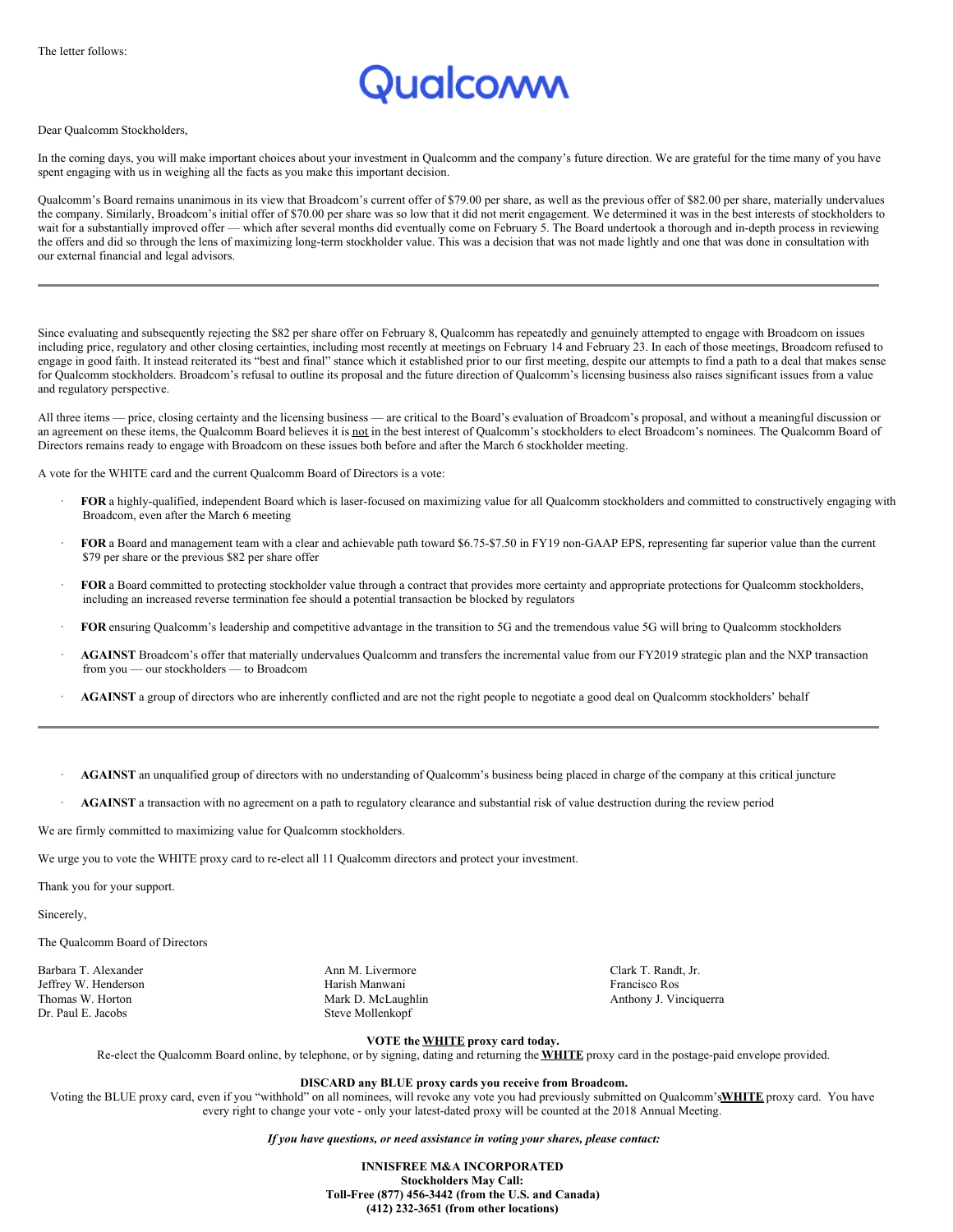#### **About Qualcomm**

Qualcomm invents breakthrough technologies that transform how the world connects and communicates. When we connected the phone to the Internet, the mobile revolution was born. Today, our inventions are the foundation for life-changing products, experiences, and industries. As we lead the world to 5G, we envision this next big change in cellular technology spurring a new era of intelligent, connected devices and enabling new opportunities in connected cars, remote delivery of health care services, and the IoT — including smart cities, smart homes, and wearables. Qualcomm Incorporated includes our licensing business, QTL, and the vast majority of our patent portfolio. Qualcomm Technologies, Inc., a subsidiary of Qualcomm Incorporated, operates, along with its subsidiaries, all of our engineering, research and development functions, and all of our products and services businesses, including, the QCT semiconductor business. For more information, visit Qualcomm's website, OnQ blog, Twitter and Facebook pages.

#### **ADDITIONAL INFORMATION**

Qualcomm has filed a definitive proxy statement and WHITE proxy card with the U.S. Securities and Exchange Commission (the "SEC") in connection with its solicitation of proxies for its 2018 Annual Meeting of Stockholders (the "2018 Annual Meeting"). QUALCOMM STOCKHOLDERS ARE STRONGLY ENCOURAGED TO READ THE DEFINITIVE PROXY STATEMENT (AND ANY AMENDMENTS AND SUPPLEMENTS THERETO) AND ACCOMPANYING WHITE PROXY CARD AS THEY CONTAIN IMPORTANT INFORMATION. Stockholders may obtain the proxy statement, any amendments or supplements to the proxy statement and other documents as and when filed by Qualcomm with the SEC without charge from the SEC's website at www.sec.gov.

#### **CERTAIN INFORMATION REGARDING PARTICIPANTS**

Qualcomm, its directors and certain of its executive officers may be deemed to be participants in connection with the solicitation of proxies from Qualcomm's stockholders in connection with the matters to be considered at the 2018 Annual Meeting. Information regarding the identity of potential participants, and their direct or indirect interests, by security holdings or otherwise, is set forth in the proxy statement and other materials to be filed with the SEC. These documents can be obtained free of charge from the sources indicated above.

#### **CAUTIONARY NOTE REGARDING FORWARD-LOOKING STATEMENTS**

Any statements contained in this document that are not historical facts are forward-looking statements as defined in the U.S. Private Securities Litigation Reform Act of 1995. Additionally, statements regarding operating results for future years, growth in operating results and the factors contributing to future operating results; the resolution of licensing disputes and the impact and timing thereof; expected market, industry, geographic and organic growth and trends; future serviceable addressable market size and growth; anticipated contributions from and growth in new opportunities; benefits from planned cost reductions; technology and product leadership and

trends; Qualcomm's positioning to benefit from any of the above; potential benefits and upside to Qualcomm's stockholders related to any of the above; and the regulatory process and regulatory uncertainty are forward-looking statements. Words such as "anticipate," "believe," "estimate," "expect," "forecast," "intend," "may," "plan," "project," "predict," "should," "will" and similar expressions are intended to identify such forward-looking statements. These statements are based on Qualcomm's current expectations or beliefs, and are subject to uncertainty and changes in circumstances. Actual results may differ materially from those expressed or implied by the statements herein due to changes in economic, business, competitive, technological, strategic and/or regulatory factors, and other factors affecting the operations of Qualcomm. More detailed information about these factors may be found in Qualcomm's filings with the SEC, including those discussed in Qualcomm's most recent Annual Report on Form 10-K and in any subsequent periodic reports on Form 10-Q and Form 8-K, each of which is on file with the SEC and available at the SEC's website at www.sec.gov. SEC filings for Qualcomm are also available in the Investor Relations section of Qualcomm's website at www.qualcomm.com. Qualcomm is not obligated to update these forwardlooking statements to reflect events or circumstances after the date of this document. Readers are cautioned not to place undue reliance on these forward-looking statements, which speak only as of their dates.

#### **NOTE REGARDING USE OF NON-GAAP FINANCIAL MEASURES**

The Non-GAAP financial information presented herein should be considered in addition to, not as a substitute for or superior to, financial measures calculated in accordance with GAAP. In addition, "Non-GAAP" is not a term defined by GAAP, and as a result, the Company's measure of Non-GAAP results might be different than similarly titled measures used by other companies. Reconciliations between GAAP and Non-GAAP results are presented herein.

The Company uses Non-GAAP financial information: (i) to evaluate, assess and benchmark the Company's operating results on a consistent and comparable basis; (ii) to measure the performance and efficiency of the Company's ongoing core operating businesses, including the QCT (Qualcomm CDMA Technologies) and QTL (Qualcomm Technology Licensing) segments; and (iii) to compare the performance and efficiency of these segments against competitors. Non-GAAP measurements used by the Company include revenues, cost of revenues, R&D expenses, SG&A expenses, other income or expenses, operating income, interest expense, net investment and other income, income or earnings before income taxes, effective tax rate, net income and diluted earnings per share. The Company is able to assess what it believes is a more meaningful and comparable set of financial performance measures for the Company and its business segments by using Non-GAAP information. In addition, the Compensation Committee of the Board of Directors uses certain Non-GAAP financial measures in establishing portions of the performance-based incentive compensation programs for our executive officers. The Company presents Non-GAAP financial information to provide greater transparency to investors with respect to its use of such information in financial and operational decision-making. This Non-

GAAP financial information is also used by institutional investors and analysts in evaluating the Company's business and assessing trends and future expectations.

Non-GAAP information used by management excludes its QSI segment and certain share-based compensation, acquisition-related items, tax items and other items.

- · QSI is excluded because the Company expects to exit its strategic investments in the foreseeable future, and the effects of fluctuations in the value of such investments and realized gains or losses are viewed by management as unrelated to the Company's operational performance.
- · Share-based compensation expense primarily relates to restricted stock units. Management believes that excluding non-cash share-based compensation from the Non-GAAP financial information allows management and investors to make additional comparisons of the operating activities of the Company's ongoing core businesses over time and with respect to other companies.
- · Certain other items are excluded because management views such items as unrelated to the operating activities of the Company's ongoing core businesses, as follows: · Acquisition-related items include amortization of certain intangible assets, recognition of the step-up of inventories to fair value and the related tax effects of these items, as well as any effects from restructuring the ownership of such acquired assets. Additionally, the Company excludes expenses related to the termination of contracts that limit the use of the acquired intellectual property, third-party acquisition and integration services costs and costs related to